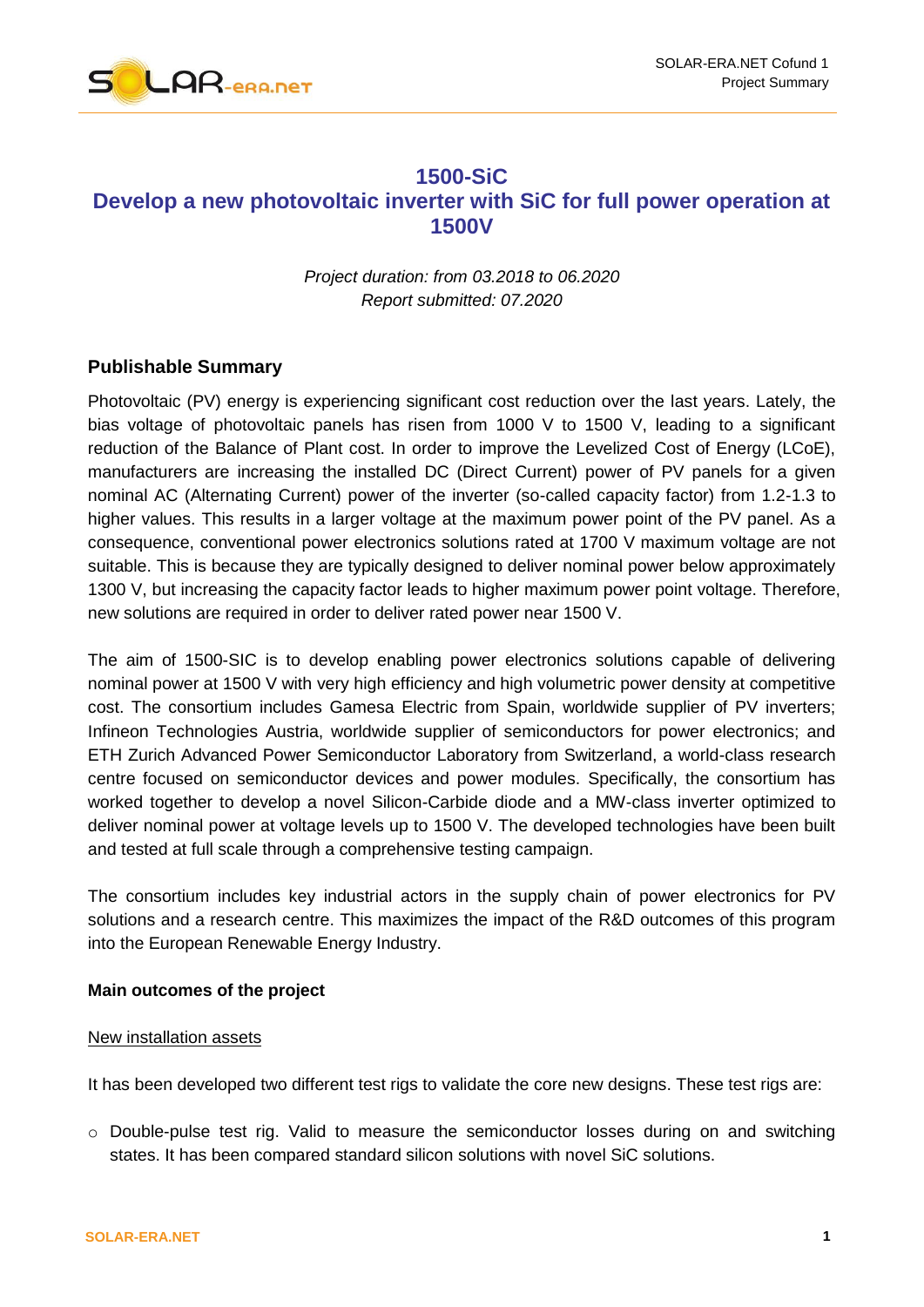



*Figure 1: Double pulse test bench*

o 5 MW full power test rig. This new test rig has capabilities to test the new PV central inverter at real operating conditions:

- electrical tests with virtual grid capacity to enable changes in voltage and frequency, including LVRT (Low Voltage Ride Through) and HVRT (High Voltage Ride Through)

- thermal test, using a climatic chamber that enables measuring the inverter efficiency at different ambient temperature conditions.



*Figure 2: Picture of the full power test bench*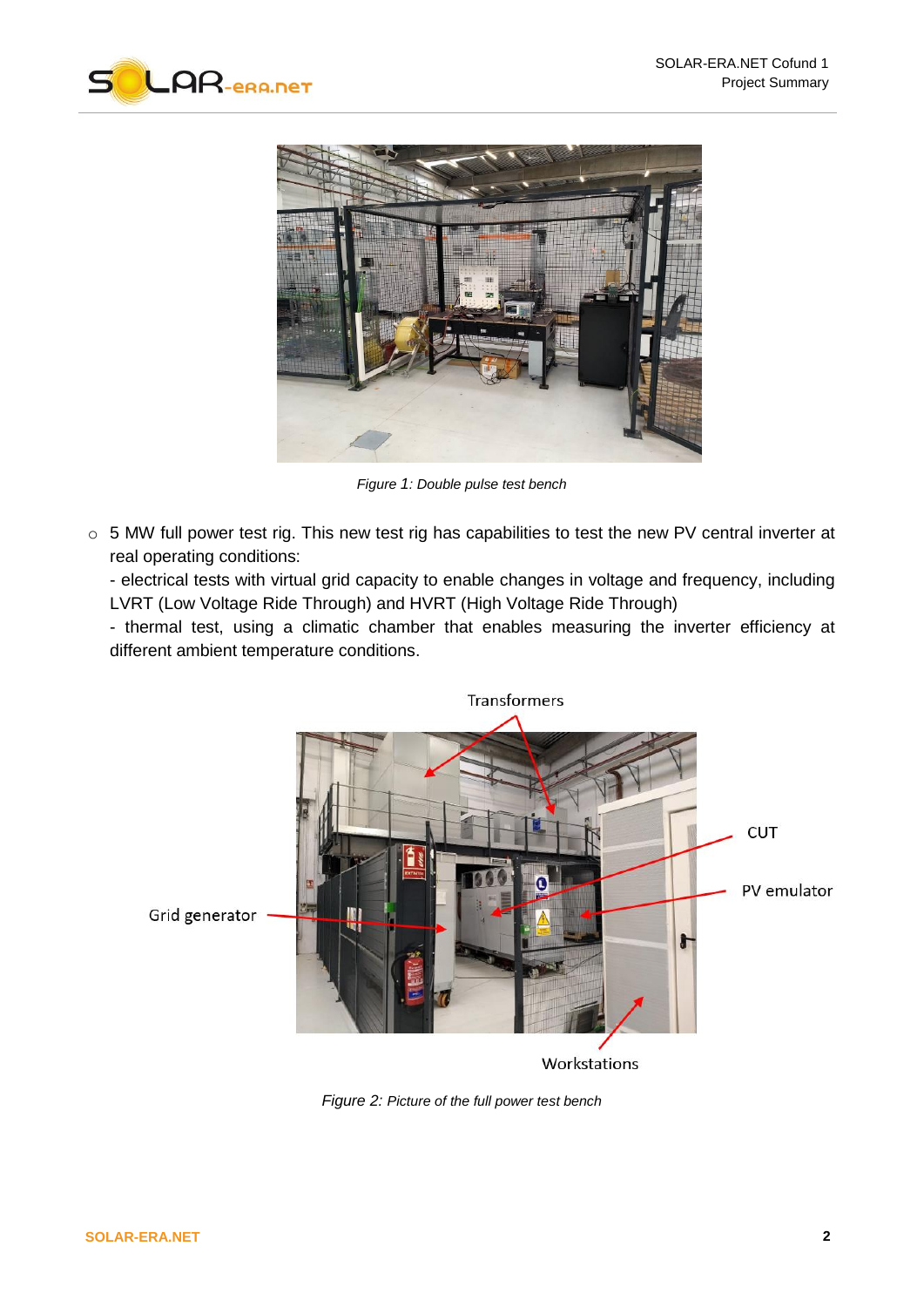

# New product achievements

o Validation of a new SiC module for 1500 V PV applications



*Figure 3: New power module validated and switch off event comparison*

Test results show a 30% less losses with the new SiC module compared to an equivalent Si module. This achievement enables increasing the inverter power density.

o The new Gamesa Electric PV central inverter generation



*Figure 4: New 3.75 MW Central PV Inverter equipped with the technology developed with funding support from SOLAR-ERA.NET*

Main characteristics improved (compare to existing PV Central Inverter):

- +8% power density with Outdoor characteristics.
- +0.5% CEC (California Energy Commission) effiency increase. The certified CEC efficiency boosts from 98.8% to 99.3%, achieving a world record thanks to the improved semiconductor performance.
- Cosmic ray certified by ETH Zurich, showing the same performance as the Si modules